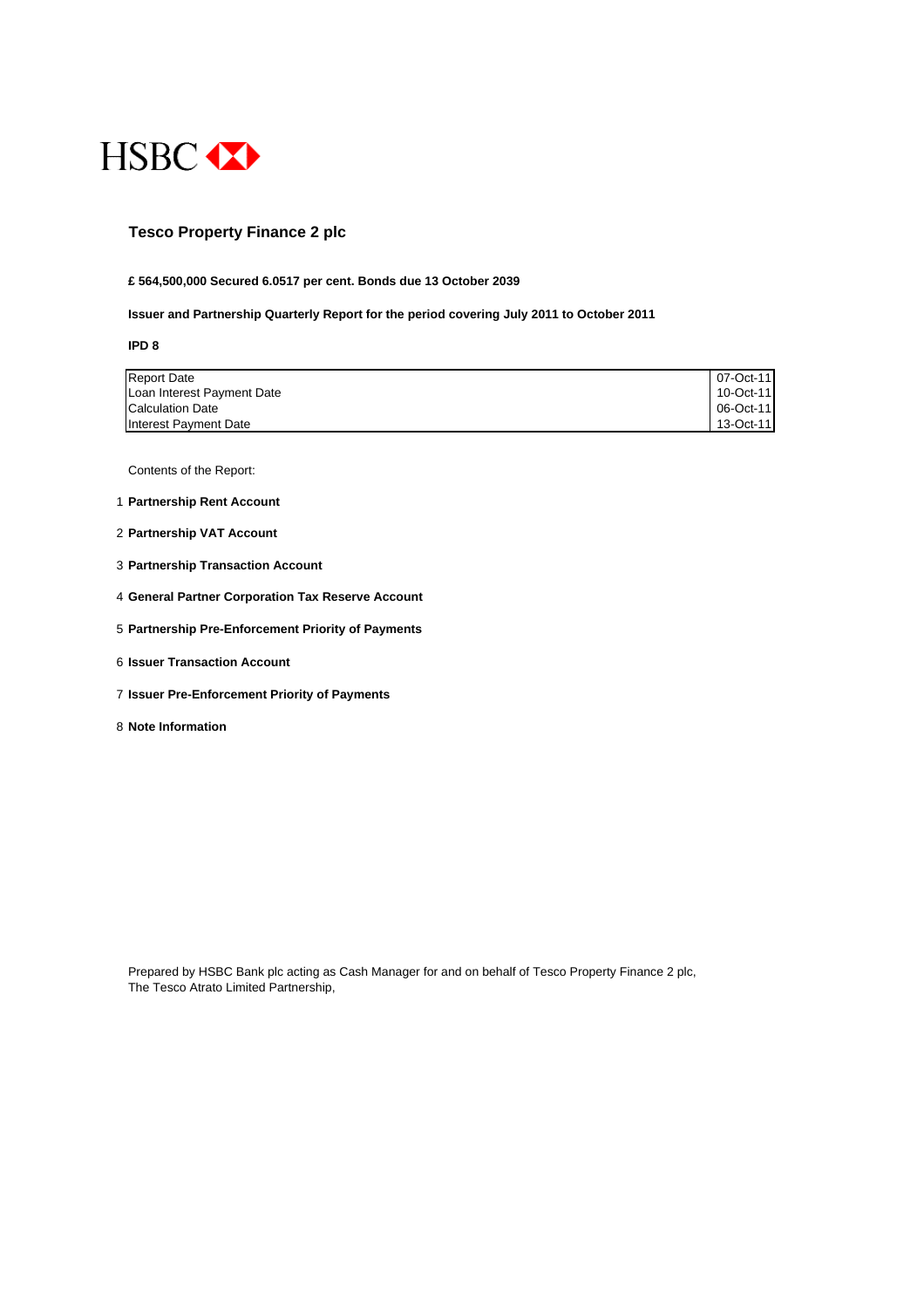### **1. Partnership Rent Account 69796072**

|             | Opening Balance                    | $0.02$ Cr           |
|-------------|------------------------------------|---------------------|
| <b>DATE</b> | <b>ENTRY DETAILS</b>               | CR/DR<br>AMOUNT (£) |
| 23-Sep-09   | Initial Deposit on Closing Date    | 5,000.00 Cr         |
| 22-Jun-11   | Rent                               | 8,164,965.08 Cr     |
| 10-Oct-11   | To Partnership Transaction Account | 8,164,965.08 Dr     |
|             | <b>Closing Balance</b>             | 5,000.02 Cr         |

# **2. Partnership VAT Account 69796099**

|                        | Opening Balance                          | 1,561,870.31 Cr                    |
|------------------------|------------------------------------------|------------------------------------|
| <b>DATE</b>            | <b>ENTRY DETAILS</b>                     | AMOUNT (£)<br>CR/DR                |
| 27-Jul-11<br>28-Sep-11 | <b>VAT Payment</b><br><b>VAT Funding</b> | 1,555,231.46 Dr<br>1,555,231.46 Cr |
|                        | <b>Closing Balance</b>                   | 1,561,870.31 Cr                    |

# **3. Partnership Transaction Account 69796080**

| 11-Apr-11   | <b>Opening Balance</b>          | 77,562.26 Cr     |       |
|-------------|---------------------------------|------------------|-------|
| <b>DATE</b> | <b>ENTRY DETAILS</b>            | AMOUNT (£)       | CR/DR |
|             |                                 |                  |       |
| 11-Jan-10   | Property Advisor Fee (Reserved) | $0.00$ Cr        |       |
| 07-Jul-11   | Interest                        | 561.57 Cr        |       |
| 10-Oct-11   | Transfer from Rent              | 8,164,965.08 Cr  |       |
| $10-Ort-11$ | <b>Trustee Fee</b>              | 1,500.00 Dr      |       |
| $10-Ort-11$ | <b>Ongoing Fee</b>              | 47,687.06 Dr     |       |
| 10-Oct-11   | <b>Mourants</b>                 | 37,183.04 Dr     |       |
| 10-Oct-11   | Partnership Swap payment        | 2,238,776.64 Cr  |       |
| 10-Oct-11   | <b>Partnership Debt</b>         | 10,258,558.22 Dr |       |
| $10-Ort-11$ | <b>Transfer to General</b>      | $0.00$ Dr        |       |
|             |                                 |                  |       |
|             |                                 |                  |       |
|             |                                 |                  |       |
|             | <b>Closing Balance</b>          | 136.937.23 Cr    |       |
|             |                                 |                  |       |

### **4. General Partner Corporation Tax Reserve Account 69796115**

|             | Opening Balance        | $0.00$ $Cr$ |       |
|-------------|------------------------|-------------|-------|
| <b>DATE</b> | <b>ENTRY DETAILS</b>   | AMOUNT (£)  | CR/DR |
|             |                        |             |       |
|             | <b>Closing Balance</b> | 0.00 Cr     |       |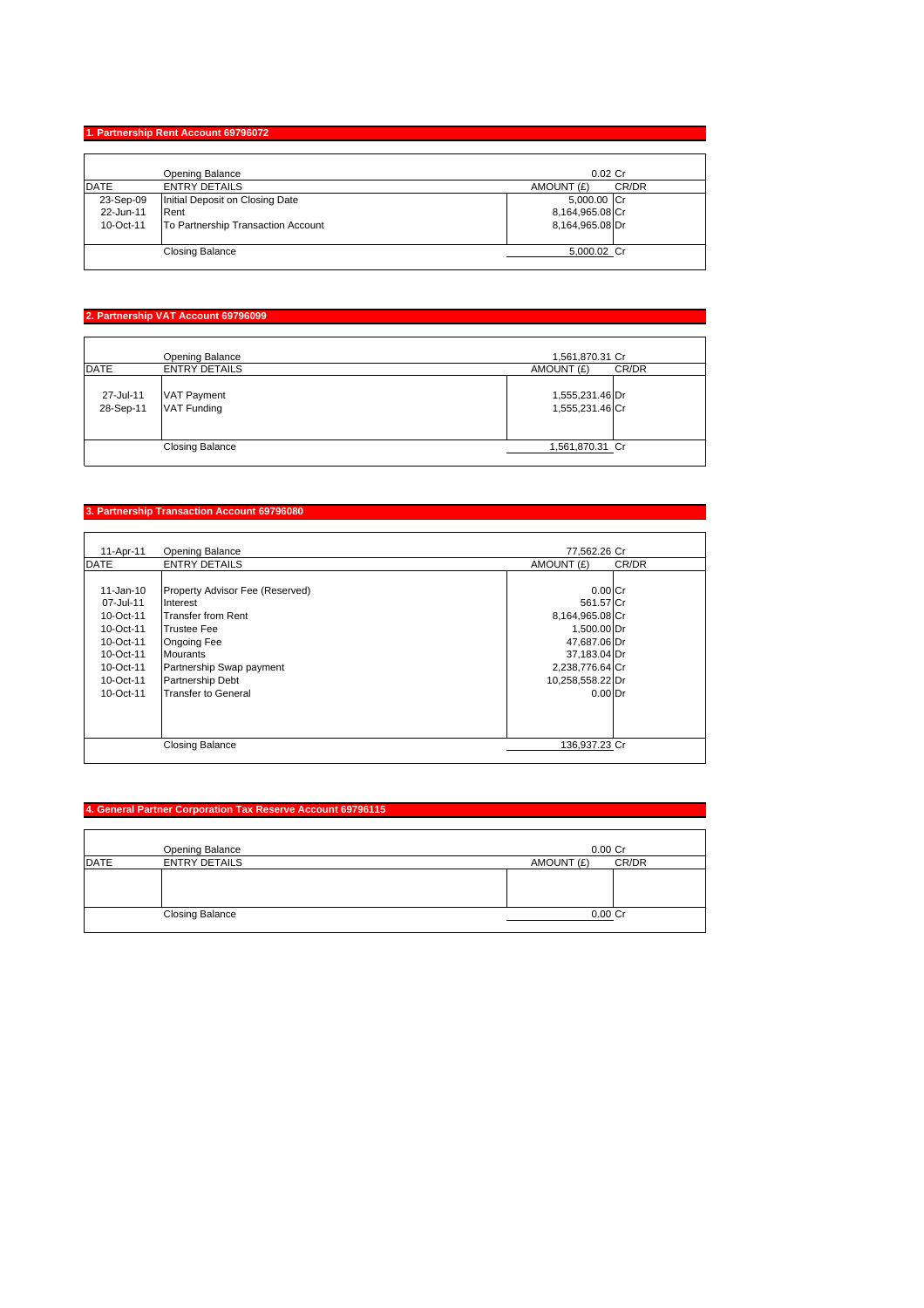|                                     | 5. Partnership Pre-Enforcement Priority of Payments                                                    |                          |                       |
|-------------------------------------|--------------------------------------------------------------------------------------------------------|--------------------------|-----------------------|
|                                     |                                                                                                        | <b>Funds Paid Out of</b> | <b>Funds Received</b> |
| Date                                |                                                                                                        | account(E)               | into account (£)      |
| 10-Oct-11                           |                                                                                                        |                          |                       |
| <b>Partnership Available Funds</b>  |                                                                                                        |                          |                       |
|                                     |                                                                                                        |                          |                       |
| a Rental Income                     |                                                                                                        |                          | 8,164,965.08          |
|                                     | b Funds from Issuer under Partnership Swaps                                                            |                          | 10,258,582.98         |
| c From Partnership VAT Account      |                                                                                                        |                          |                       |
|                                     | d From Partnership Disposal Proceeds Account                                                           |                          |                       |
|                                     | e From Partnership Insurance Proceeds Account                                                          |                          |                       |
|                                     | f Interest received by the Partnership Accounts and Rent Account                                       |                          |                       |
|                                     | g Eligible Investment Earnings by Partnership<br>h Advance under Committed Subordinated Loan Agreement |                          |                       |
|                                     | Net proceeds of a CPO Disposal or a Mortgage Property                                                  |                          |                       |
|                                     | Net proceeds of a disposal of a Mortgage Property                                                      |                          |                       |
|                                     | k Any other sums standing to the credit of the Partnership Transaction Ac                              |                          | 14,373.83             |
|                                     |                                                                                                        |                          |                       |
|                                     | <b>Partnership Pre-Enforcement Priority of Payments</b>                                                |                          |                       |
|                                     |                                                                                                        |                          |                       |
| a Partnership Security Trustee Fees |                                                                                                        | 1,500.00                 |                       |
|                                     | b Issuer Security Trustee Fee, Bond Trustee, operating expenses of the Issuer                          |                          |                       |
|                                     | (Ongoing Partnership Facility Fee)                                                                     | 41,937.06                |                       |
|                                     | c Partnership Operating Expenses excluding GP UK Tax                                                   | 10,750.00                |                       |
| d Partnership Operator Fee          |                                                                                                        | 21,933.04                |                       |
|                                     | d Property Advisor Fee (Annual 25 K Jan)<br>d Nominees Corporate Services Provider Fee                 | 3,000.00                 |                       |
|                                     | d Nominees Holdco Corporate Services Provider Fee                                                      | 1,500.00                 |                       |
| d Nominees Side Letter payments     |                                                                                                        |                          |                       |
|                                     | d Nominees Holdco Side Letter payments                                                                 |                          |                       |
| d Account Bank Fee                  |                                                                                                        |                          |                       |
| d Cash Manager Fee                  |                                                                                                        |                          |                       |
|                                     | d Issuer Account Bank, PPA CM, CSP Fee (Ongoing Partnership Facility Fee)                              | 5,000.00                 |                       |
| d Headlease payment                 |                                                                                                        |                          |                       |
|                                     | e Partnership Expenses Ledger payment                                                                  | 6,250.00                 |                       |
| f Partnership Debt Interest         |                                                                                                        | 8,378,481.22             |                       |
| f Partnership Swap payment          |                                                                                                        | 8,019,806.34             |                       |
| g Partnership Debt Principal        |                                                                                                        | 1,880,077.00             |                       |
|                                     | Issuer Partnership Swap Termination Amount (Ongoing Partnership Facility                               |                          |                       |
| h Fee)                              |                                                                                                        | 750.00                   |                       |
|                                     | Partnership Swap Termination Amount                                                                    |                          |                       |
| Property Pool Manager Fee           |                                                                                                        | 63,750.00                |                       |
|                                     | k Partnership Expenses Ledger payment                                                                  | 2,924.29                 |                       |
| Alteration Adjustment Rent          |                                                                                                        |                          |                       |
|                                     | m Committed Subordinated Loan payment                                                                  |                          |                       |
| n Partnership Distribution Account  |                                                                                                        |                          |                       |
| <b>Totals</b>                       |                                                                                                        | 18,437,658.95            | 18,437,921.89         |

**Expense Reserve Ledger - Max GBP 500,000.00**

| Date<br>10-Oct-11 | 9,174.29 Cr |  |
|-------------------|-------------|--|
| Balance           | 9,174.29    |  |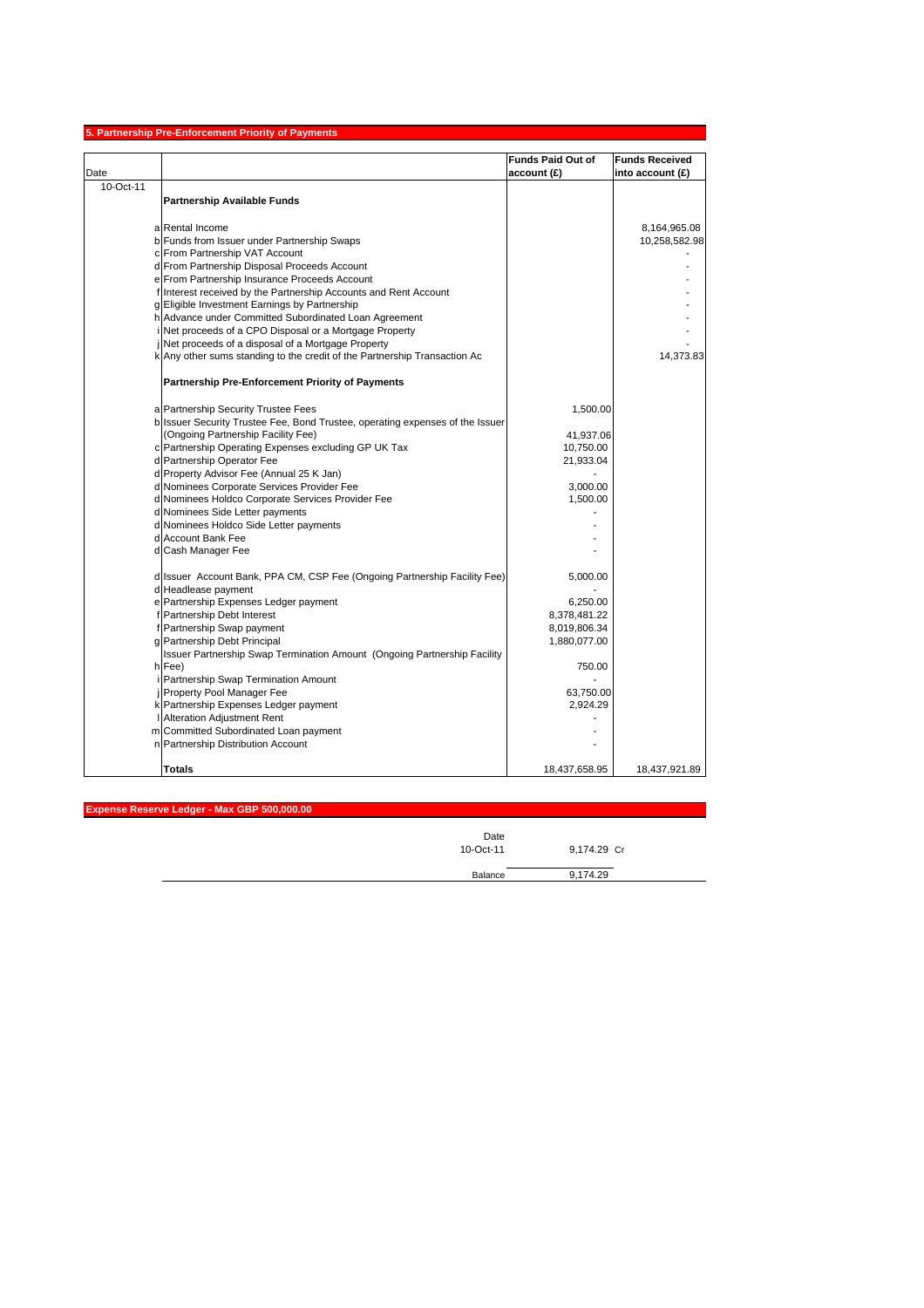# **6. Issuer Transaction Account 69796123**

|             | Opening Balance         | 61,282.73 Cr        |
|-------------|-------------------------|---------------------|
| <b>DATE</b> | <b>ENTRY DETAILS</b>    | AMOUNT (£)<br>CR/DR |
|             |                         | lCr                 |
| 01-Aug-11   | Credit interest         | 92.16 Cr            |
| 01-Sep-11   | Credit interest         | 7.82 Cr             |
| 03-Oct-11   | <b>Credit interest</b>  | 8.07 Cr             |
| 13-Oct-11   | <b>Swaps Receipts</b>   | 2,238,776.64 Cr     |
| 13-Oct-11   | <b>Partnership Debt</b> | 10,258,558.22 Cr    |
| 13-Oct-11   | Swap Pays               | 2,238,776.64 Dr     |
| 13-Oct-11   | Ongoing Fee             | 46,937.06 Cr        |
| 13-Oct-11   | <b>HSBC</b> Fee         | 7,700.00 Dr         |
| 13-Oct-11   | <b>SFM Fee</b>          | 39,237.06 Dr        |
| 13-Oct-11   | <b>Issuer Profit</b>    | 750.00 Cr           |
| 13-Oct-11   | <b>Notes</b>            | 10,258,558.22 Dr    |
|             |                         |                     |
|             |                         |                     |
|             | <b>Closing Balance</b>  | 62,140.78 Cr        |

# **7. Issuer Pre-Enforcement Priority of Payments**

|           |                                                                              | <b>Funds Paid Out of</b> | <b>Funds Received</b> |
|-----------|------------------------------------------------------------------------------|--------------------------|-----------------------|
| Date      |                                                                              | account (£)              | into account (£)      |
| 13-Oct-11 |                                                                              |                          |                       |
|           | <b>Issuer Available Funds</b>                                                |                          |                       |
|           | a Funds due to Issuer under Partnership Swap Agreement                       |                          | 8,019,806.34          |
|           | b Amounts due to Issuer in respect of Partnership Loan                       |                          | 10,306,245.28         |
|           | c Any amount due to Issuer under Issuer Swap Agreement                       |                          | 10,258,582.98         |
|           | d Ineterest Received by Issuer on Transaction Account                        |                          | 0.00                  |
|           | e Eigible Investment Earnings                                                |                          | 0.00                  |
|           | <b>Issuer Pre-Enforcement Priority of Payments</b>                           |                          |                       |
|           | a Bond Trustee Fee                                                           | 1,200.00                 |                       |
|           | a Issuer Security Trustee Fee                                                | 1,500.00                 |                       |
|           | <b>b</b> Issuer Operating Expenses                                           | 39,237.06                |                       |
|           | c Issuer/Issuer Holdco Corporate Services Provider Fee                       | 0.00                     |                       |
|           | c Paying Agent Fee                                                           | 500.00                   |                       |
|           | c Account Bank Fee                                                           | 750.00                   |                       |
|           | c Cash Manager Fee                                                           | 3,750.00                 |                       |
|           | d Bond Interest                                                              | 8,378,481.21             |                       |
|           | d Bond Principal                                                             | 1,880,077.00             |                       |
|           | d Issuer Swap Provider                                                       | 8,019,806.34             |                       |
|           | d Partnership Swap payment                                                   | 10,258,582.98            |                       |
|           | ellssuer Profit                                                              | 750.00                   |                       |
|           | f Swap Subordinated Amounts                                                  | 0.00                     |                       |
|           | g Issuer Partnership Swap Termination Amount<br>h Issuer Transaction Account | 0.00                     |                       |
|           |                                                                              | 0.01                     |                       |
|           | <b>Totals</b>                                                                | 28,584,634.60            | 28,584,634.60         |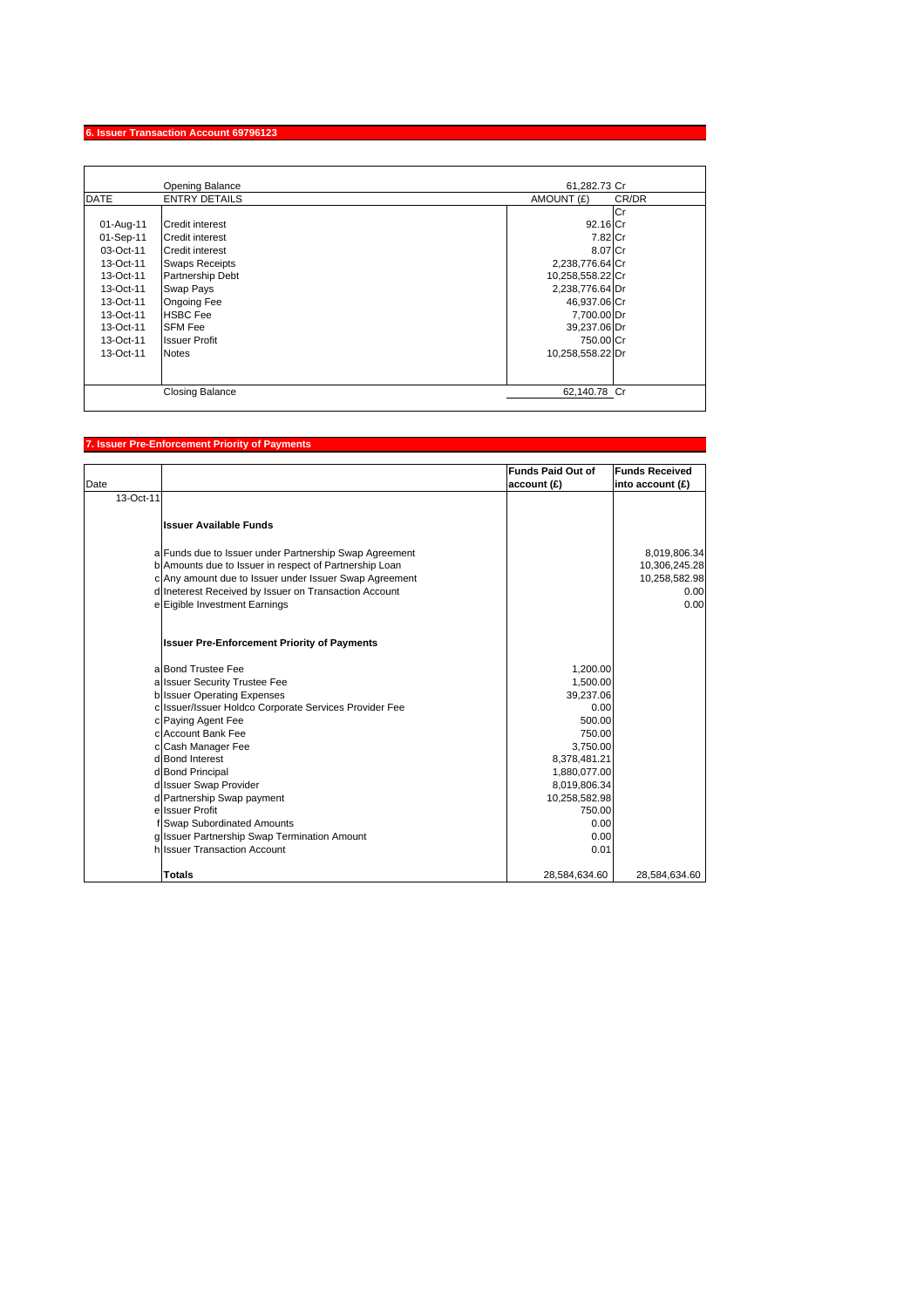**8. Note Information**

| Listing                                  | Irish Stock Exchange                   |
|------------------------------------------|----------------------------------------|
| <u> Original Rating</u>                  |                                        |
| Moody's<br>Standard and Poor's<br>Fitch  | A3<br>А-<br>А-                         |
| Offered Date<br><b>Expected Maturity</b> | 23-Sep-09<br>13-Oct-39                 |
| <b>Issue Amount</b>                      | £564,500,000                           |
| <b>ISIN</b> code                         | XS0347919028                           |
| Interest Rate                            | 6.0517%                                |
| Current Factor<br>Next Factor            | 0.981033764393268<br>0.977703247121346 |

Disclaimer - This report has been prepared for current Noteholders and is for the purposes of information and convenient reference only. It is not intended as an offer of finance.

This report is confidential. Distribution of this report, or of the information contained in it, to any person other than an original recipient (or to such recipient's advisors) is prohibited. Reproduction of this report, in whole or in part, or disclosure of any of its contents without the prior consent of HSBC Bank plc is prohibited.

Some information included in this report is estimated, approximated or projected. The information contained in this report has been obtained from sources believed to be reliable but none of the Issuer, any affiliate of the Issuer, any Transaction Party or HSBC Bank plc makes any representation or warranty (express or implied) of any nature or accepts any responsibility or liability of any kind for completeness or accuracy of the content of this report or for any loss or damage (whether direct, indirect, consequential or other) arising out of reliance upon this report. Information in this document has not been independently verified by HSBC Bank plc.

This document is not intended to provide and should not be relied upon for tax, legal or accounting advice or as a recommendation to purchase or sell investments. Noteholders should consult their tax, legal, accounting or other advisors if required.

The foregoing does not exclude or restrict any obligation that HSBC Bank plc may have under the FSA Rules, or any liability that it may incur under the FSA Rules or the Financial Services and Markets Act 2000 (or any amendment thereof) for breach of any such obligation.